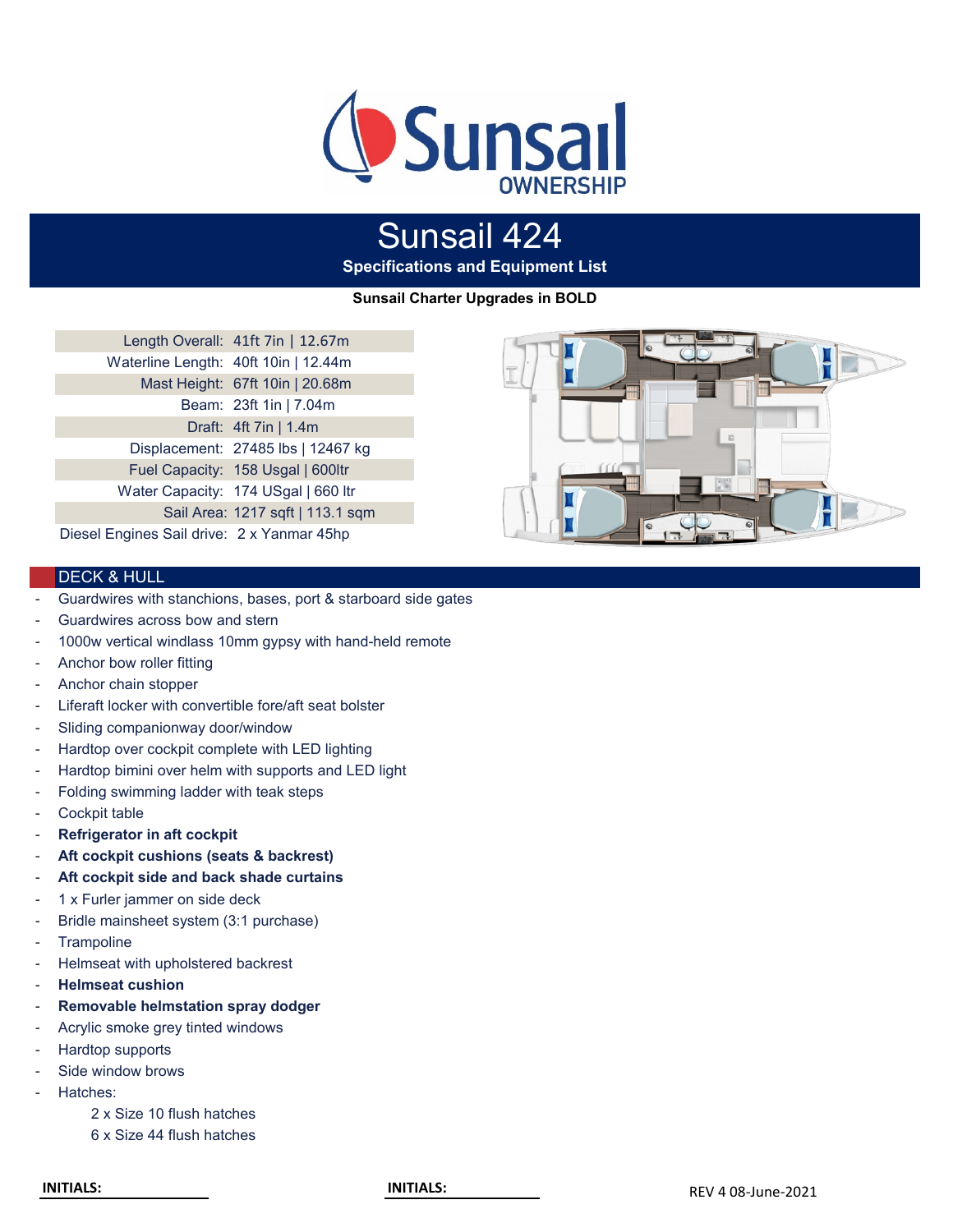- Portlights:
	- 2 x Size 5 in windscreen
	- 10 x Size 1 in hull side and transom
- 1 x Anchor chain bin
- 1 x Anchor/windlass locker
- 3 x Foredeck locker
- Forward access to foredeck with watertight saloon access door
- 2 x Pulpits with seat
- 2 x Pushpits
- 2 x Coachroof handrails
- 2 x Hardtop grab handles
- 2 x Transom grab handles
- 9 x 260mm mooring cleats
- 2 x Winch handles
- 2 x Electric primary winches
- 1 x Main sheet winch (black anodised alloy)
- 2 x Genoa cars with pin stop
- 2 x Genoa tracks
- 1 x Winch handle pocket at helm
- 2 x Halyard clutch at helm (main & gennaker)
- 2 x Genoa clutch at helm
- 2 x Mainsheet clutch at helm
- 2 x Reef clutch at helm
- 1 x Clutch and cleat on mast for genoa halyard
- 4 x Padeyes to allow for gennaker tackle
- Drinks holders: 2 in forward stairwell & 4 in aft cockpit/helm
- Rope locker at helm
- **LPG gas outlet on stern rail for BBQ**
- **Custom stainless steel davit system with tackle and electric winch**

## MAST, RIGGING & SAILS

- **Custom heavy duty battened charter mainsail**
- **Upgraded heavy duty furling genoa with UV protection**
- **Stackpack system in Sunsail blue with logo**
- Natural anodised mast
- Natural anodised crossbeam with mooring cleats
- Wind indicator
- Genoa furler
- Mainsail full battened with 2 rows reefs
- Furling genoa
- 2 x Additional spare 12v wires in mast
- Additional spare conduit with messenger in mast

# FLYBRIDGE LOUNGE

- **Coachroof lounge with port access steps, L-shaped settee with lounge cushions (seats and backrest) and table**
- **4 x External coachroof lounge speakers with wired remote and amplifier**

# SALOON / INTERIOR

Laminate finish with solid wood trims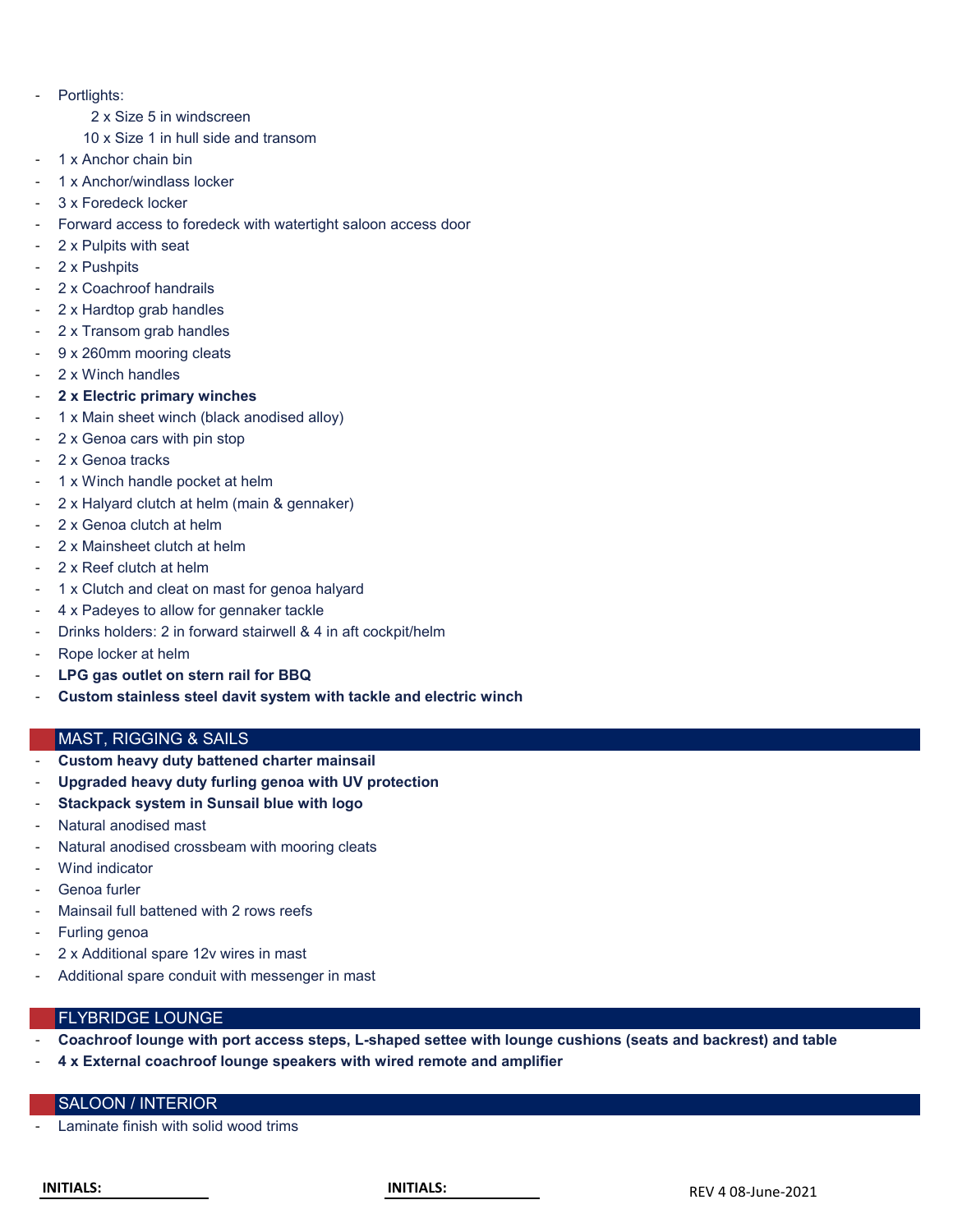- Wear resistant simulated wood fooring
- Saloon table convertible to double bunk with mattress
- **Silvertex "Macadamia" upholstery pack**
- LED overhead lighting
- Concealed overhead rope lighting
- Overhead window with blind
- Ventilation through forward facing portlights
- Stowage space under settee cushions
- Forward doorway access to foredeck
- Access to aft cockpit through sliding door/window
- 2 x Loose ottoman stools to be used as chart table seat, settee seating, or owner cabin vanity table seat

# **GALLEY**

- Solid surface acrylic worktops
- Single lever mixer faucet with pull-out sprayer
- Single bowl stainless steel sink
- Dish and cutlery drying recess with drainage
- Cover for drying recess
- Vitrifrigo 2-drawer fridge/freezer 56USgal / 212Ltr 12v
- **Additional 12v freezer**
- ENO 3-burner gas hob
- ENO gas oven
- Gas solenoid shut-off valve with control at switch panel & warning light at cooker
- Gas cylinder regulator in dedicated cockpit LPG locker
- Separate garbage bin locker
- Stowage space in shelf lockers
- Stowage space under floorboards
- Pot drawer under oven
- 3 x Drawers alongside oven
- Outboard galley shelf
- **Microwave oven**

#### NAVIGATION CONSOLE

- Chart table with storage locker under hinged lid
- LED overhead lighting
- Backrest stainless steel railing

#### GUEST CABINS x 4

- Laminate finish with solid wood trims
- Wear resistant laminate flooring
- Double berths:
- Forward Bunks (1.5m x 2.14m or 4'11" x 7'0")
- Aft Bunks (1.57m x 2.04m or 5'2" x 6'8")
- Hanging locker with lower shelf
- LED overhead lighting
- 2 x LED reading lamps in each cabin
- Concealed overhead rope lighting
- Concealed under bunk rope lighting
- Overhead roller blinds for privacy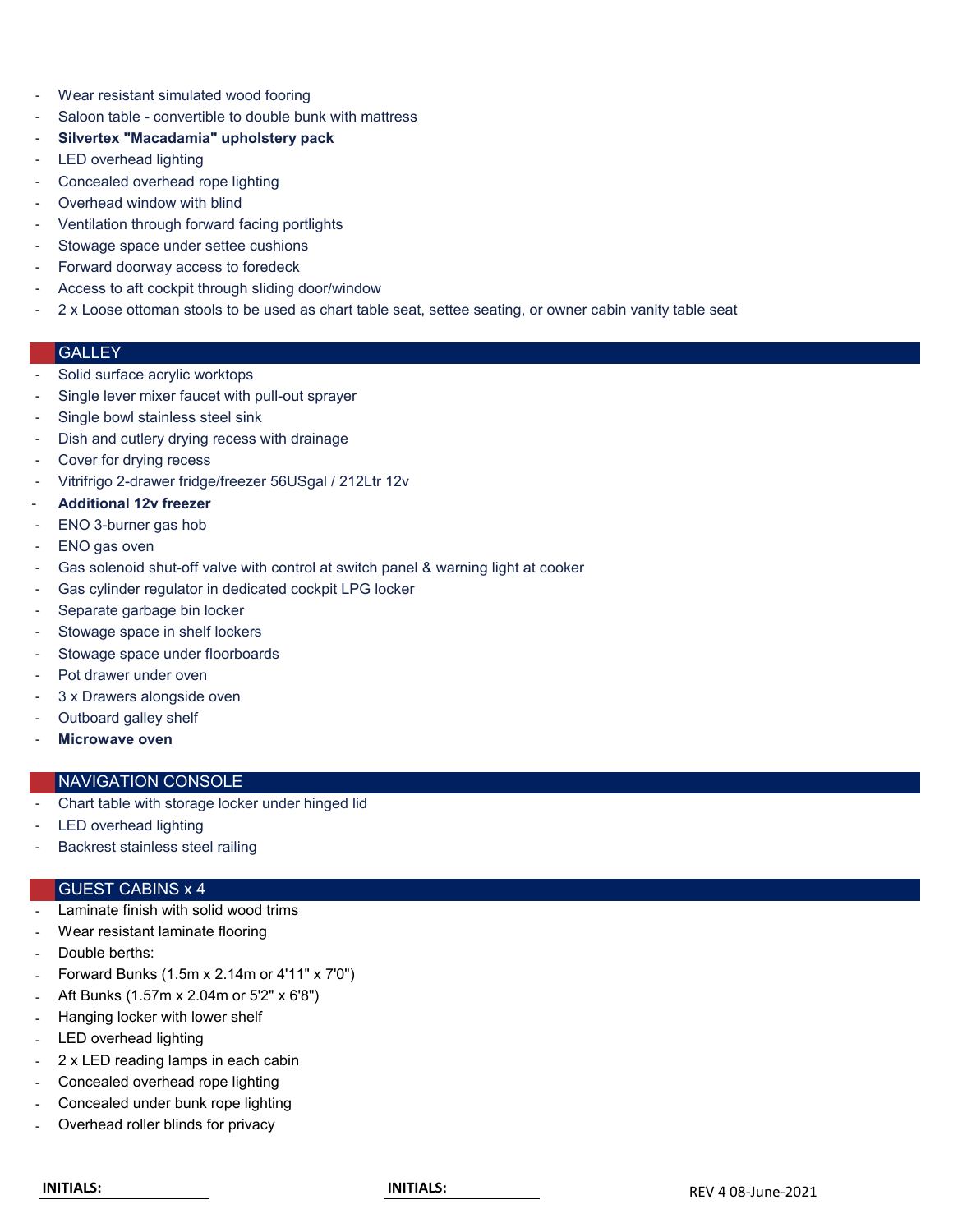- Large open shelves
- 2 x Stowage drawers under each bunk
- Large hull window incorporating portlight and pleated blind
- Transom portlight in aft cabins

#### GUEST HEAD COMPARTMENTS x 4

- Washbasins with basin mixer and solid surface acrylic top
- Under-basin locker with toilet roll holder
- Vanity locker with mirror
- Double towel rail and ring
- Sliding heads door
- Coat hook on door
- Dedicated trashcan locker
- Shower compartment c/w lever mixer and adjustable shower rose
- Shower sump with automatic drainage system
- LED Overhead lighting
- Overhead roller blinds for privacy
- Large bowl electric toilet

#### ELECTRICAL INSTALLATION

- **110V or 220V hard wired shore power pack: includes 2 heavy duty 50ft 30amp shore power lines, AC switch panel, AC outlets in cabins, saloon, galley, and nav station**
- Digital monitoring with 7" MFD
- LED courtesy lights at stairways
- Bi-color & stern navlights
- 12v DC switch panel
- 12v socket at switch panel and at helm station
- 2 x Double USB socket at saloon cave locker
- 2 x Double USB socket at chart table
- 1 x Double USB socket in each cabin
- 1 x Magnetic mobile phone charger at nav desk
- **4 x House batteries (2 standard + 2 additional)**
- 2 x Engine starter batteries 100Ah lead acid type
- **Upgrade standard lead acid house & engine batteries to AGM batteries**
- **12v inverter/battery charger**
- 1 x House battery isolator switch
- 2 x Engine starter battery isolator switches
- 2 x Alternators, standard with engines
- **Sterling alternator to battery charger. Includes button at helm to link engine batteries to house batteries**
- 1 x Electrical spares kit: fuses, relays, fuse holders
- **Raymarine Base Pack:**
	- **Ray VHF (Multizone with AIS receiver) at nav desk & additional VHF handset at helm**
	- **p70 color autopilot display**
	- **AXIOM9 Multifunction display**
	- **i70 color instrument at helmstation**
	- **Depth & wind transducer**
- **1 x Forward-facing Raymarine camera with augmented reality function including AR200 GPS**
- **Fusion Marine Stereo with docking station in saloon. Includes Bluetooth, USB, & AUX connectivity**
- **Fusion Marine speakers in saloon (2) & aft cockpit (2). Wired remote control at helm station.**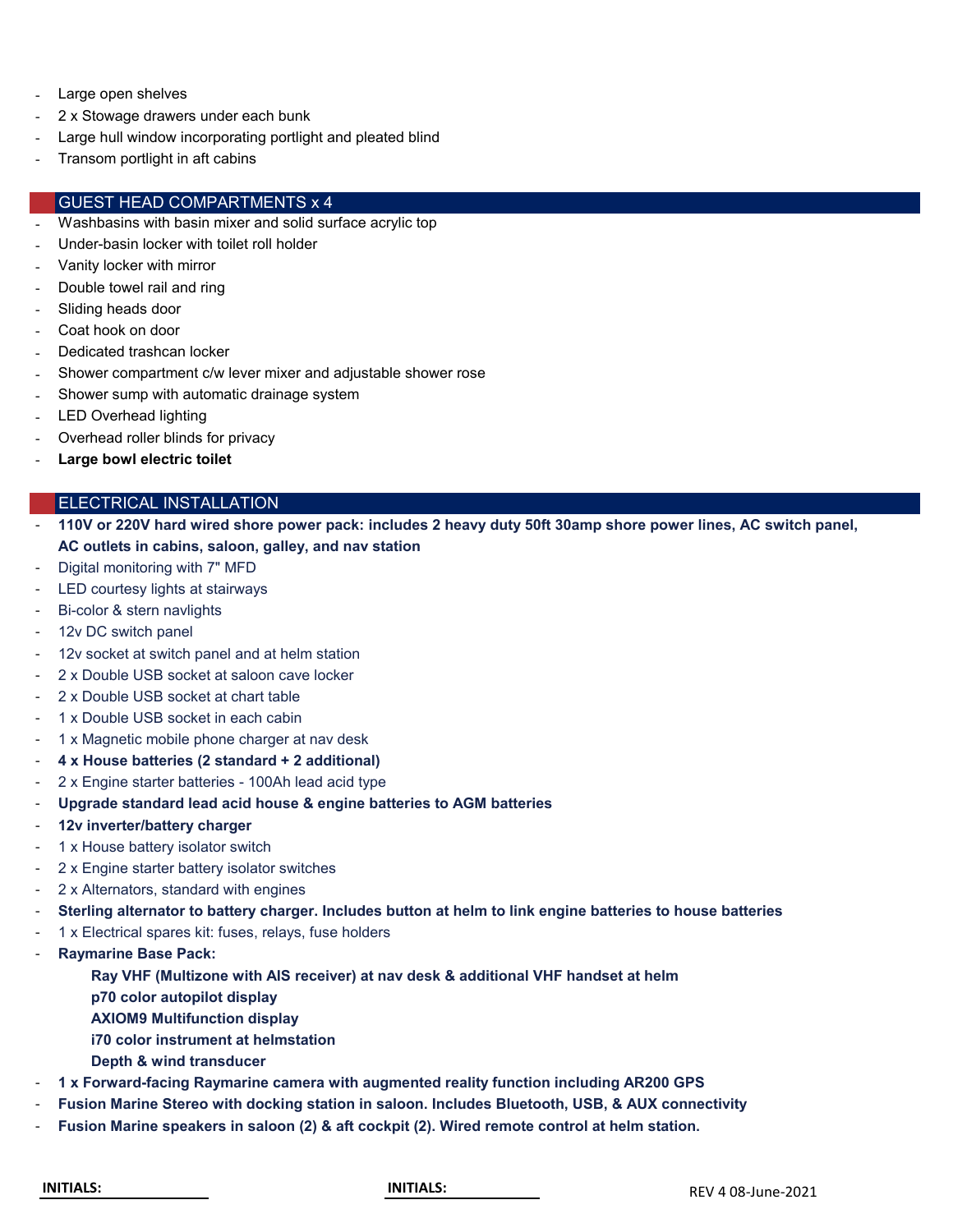- **2 x External foredeck speakers with wired remote and amplifier**
- **4 x External coachroof lounge speakers with wired remote and amplifier**
- **Mounted TV in saloon**
- **Ventilation fans in cabins**
- **Genset Northern Lights 6kW**
- **Air conditioning (2) Total 32,000 BTU**
- **2 x 100w solar panels fitted to hard top**
- **2 x Blue underwater lights mounted in stern**

#### ENGINE & CONTROLS

- Double lever throttle / gearshift control
- Sound deadening panels in engine room
- 2 x Engine room ventilation fans and ducting
- 2 x Yanmar 45hp diesel engines with sail drives
- 2 x Propellers fixed blade
- 2 x Fuel deck fillers
- 2 x Fuel filter / water separators
- 2 x Fuel tanks 160USgal / 600Ltr total capacity
- 2 x Exhaust skin fittings (stainless steel)
- 2 x Exhaust water locks
- 2 x Cooling water inlet strainers
- 2 x Exhaust cooling water temperature sensors with audible alarms at helm
- **Engine room automated fire suppression system**

## RUDDER & STEERING SYSTEM

- Balanced spade rudders
- Rudder stock in 17-4 PH stainless steel
- Self aligning bearings
- Chain-and-wire steering system with bulkhead steering unit and brake
- Destroyer-type steering wheel
- Emergency tiller (stainless steel)

#### RUNNING RIGGING

- 2 x Main sheets (3:1 purchase)
- 2 x Genoa sheets
- 3 x Halyards (main, genoa & spare)
- 2 x Single line reefs lead aft
- Main boom topping lift

## PLUMBING INSTALLATION

- Hot and cold pressurized fresh water system
- 2 x Water tanks, 174USgal / 660ltr total capacity
- 1 x Fresh water pressure pump with accumulator tank
- 2 x Hot water cylinders 12USgal / 46ltr total capacity
- **Hot and cold transom shower**
- 4 x Automatic shower drain pumps
- 2 x Holding tanks, 32USgal / 120ltr total capacity
- 2 x Electric bilge pumps (keel sump) with float switches and alarm at switch panel